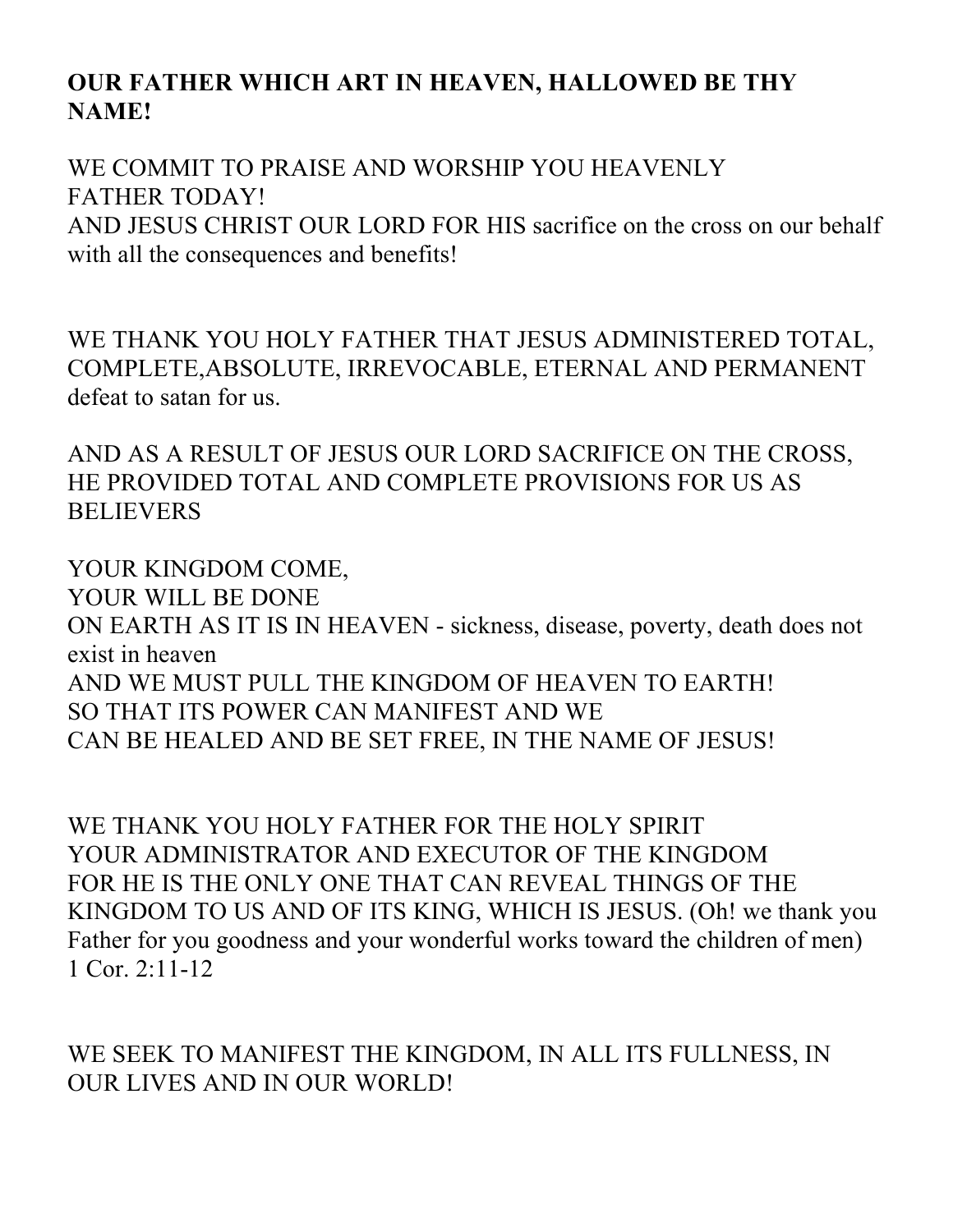Holy Father you said in the last days on earth before Christ return knowledge would increase because it is Your Will to fill the earth with Your Glory. Dan. 12:3-4 & Numbers 14:21

FILL IT LORD, AS WE PRAY FOR THESE SERVICES , LET YOUR GLORY AND SUPERNATURAL POWER FLOW! (Oh! we thank you Father for you goodness and your wonderful works toward the children of men) Ex. 33:17-18, Col. 1:27, 2 Cor. 3:18 & John 17:21-23

## **WE PRAY FOR ALL SERVICES**

## **TRAINING IN THE WORD & SUNDAY MORNING WORSHIP**

## **SERVICE, CAMPMEETING & PROSPERITY REVIVAL**

- We first totally surrender our minds to the Lord so that He can fill it with His thoughts. Isa. 50:4-5 & Pro. 16:3
- Thank You Father that you are giving our Apostle the spirit of wisdom and revelation in the knowledge of him, that his understanding is being enlightened.... (pray the Ephesians prayers 1:16-23, 3:14-21 & Ep. 6:17-18)
- That God through our Apostle's preaching and teaching will activate His Supernatural Power, with signs, wonders, divers miracles and gifts of the Holy Ghost according to his own will. Acts. 5:12
- That He is declaring that God will move in His goodness, mercy and spiritual revival to turn this nation back to God and His righteousness. Ps. 24:1a
- Declaring the Church- God's Weapons of War You are my battle-ax and weapons of war; for with you I will break the nation in pieces; with you I will destroy kingdoms...And I will repay Babylon and all the inhabitants of Chaldea, for all the evil **they have done in Zion** in your sight, says the Lord...And the Land will tremble and sorrow; for every purpose of the Lord shall be performed against Babylon...(Jer. 51:20, 24, 29)